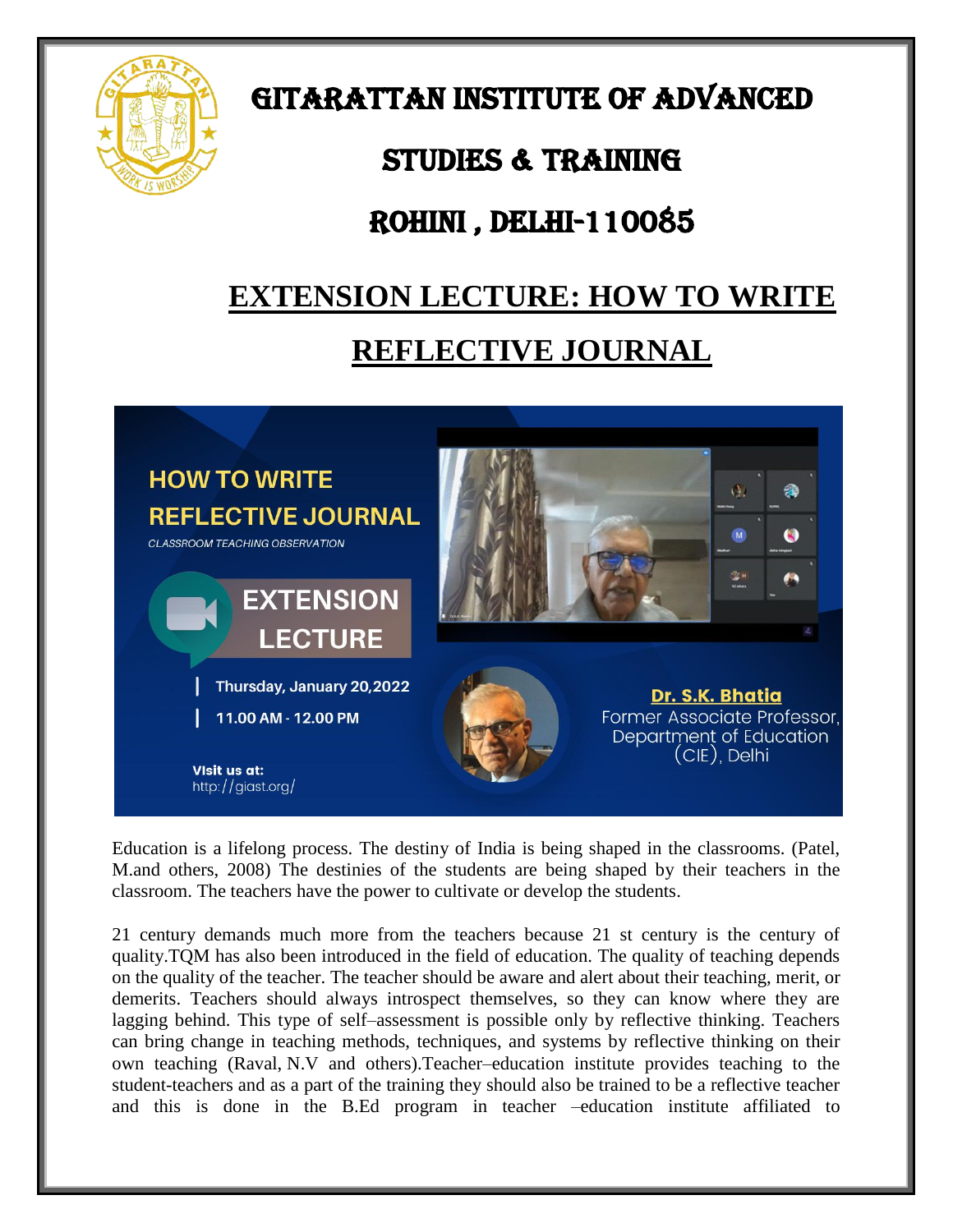

# GITARATTAN INSTITUTE OF ADVANCED

#### STUDIES & TRAINING

#### Rohini , Delhi-110085

# **EXTENSION LECTURE: HOW TO WRITE REFLECTIVE JOURNAL**

GGSIUP University as a part of the curriculum they have to write a detailed reflective diary. Investigator tried to find out the reflective thinking of trainees and improvement in their teaching in this study. Education helps to make life more prosperous and this noble deed is possible only by the teachers. Teachers will think about all the activities related to their teaching logically. They analyze and synthesize their teaching fragments and thus, by this procedure they will make their teaching more fruitful and productive. Reflective thinking is a master key to opening the treasure of success.

**In this prospect, the Gitarattan Institute of Advanced Studies & Training organized a session on How to write a reflective journal on 20th January 2022. The expert speaker was Dr. S. K. BHATIA (Former Associate Professor, CIE, and University of Delhi).** He introduced how the things used to be in face-to-face mode trainees visit the school and gave the understanding of the working environment of the institutions. He gave the code of conduct and methodology of ethical observations of being present on the premises and on how to note points while writing a reflective journal.

Since due to the Pandemic situation the traditional way of observing is not possible he introduces the student's online observations. He highlighted the mistakes usually done by the teachers while writing reflective journals.

Thereafter, he discussed the important components for writing reflective journals. The Journal always starts with an introduction under which we write , what was the topic taught , who is taking the session , what method was used , main teaching points, was the classroom was effective or not. After that, the method or strategies to be followed , which includes what were teaching points, which methods were used, what else could be done, which point was difficult, what was the nature of the teaching point is written. In the last, how to analyze the method used by the teacher is appropriate. How to use the question-answer method appropriately or other methods while teaching in the classroom should be mentioned and to be pondered upon. The B. Ed. trainees were introduced to the practical aspect of journal writing on the know-how of the classroom like classroom management, curriculum transaction, etc. Sir, further elaborated with the example that teachers should first identify the nature of the topic and then decide which method is suitable to teach the topic in class like discussion method can be used for the topic where the perspective of for and against is to be elaborated. In the last he specifies that while